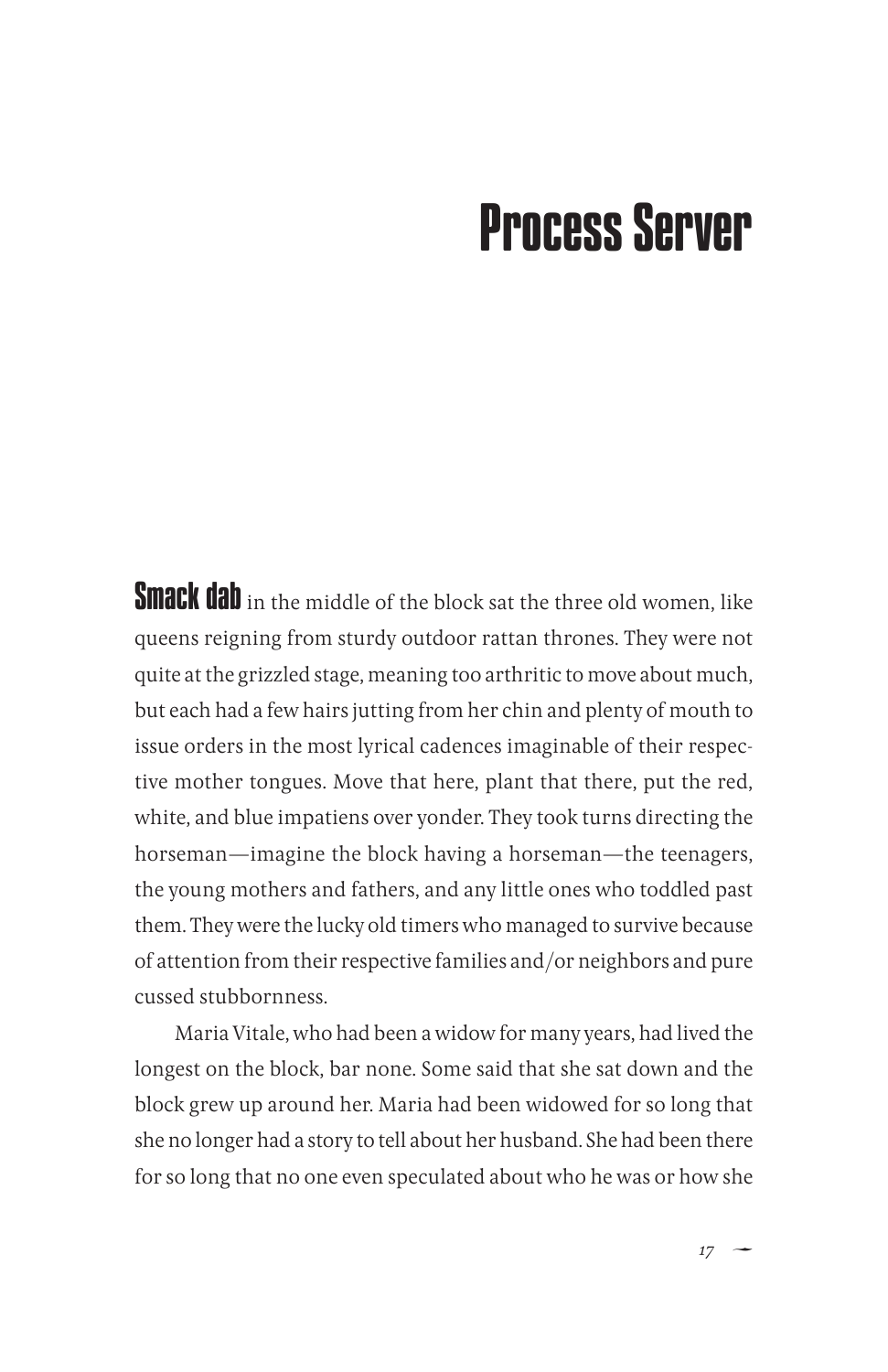got there with him. Maria was just a presence gradually discovered as those moving into the neighborhood began looking around and wondering about the short, stocky woman who peered out from her lacy windows or porch on good days and waved at everyone passing by. Maria refused to leave the neighborhood to live with her son, a successful contractor in the suburbs. Where Imma go? she would say to her son. I miei amici sono qui. I feel good here. I not moving. Solo per la morte.

Those were also the sentiments of Eva Lukow, a woman who years ago chose to stay in the States when her German husband returned to his homeland, leaving her with two daughters, Angelika and Brigitte. Her husband had preceded the girls and her to the States in the first place in order to get a job and a place for them to live here because things were tough over there after the war. When she arrived in the States with the girls, things went along OK for a while until she realized that her husband had become moody, sullen, and was beginning to speak harshly to her. He slapped her a few times, causing the girls to tremble in the corner and cry. She tried to talk to him. What else can you do when you are alone in a strange country with a man who was growing stranger with it? Finally, he blew up at life one day and left. Weeks later she received a letter from overseas saying that he had found a job with his cousin. He begged her to return to Germany with the girls. But she wouldn't. She didn't trust him anymore; her feelings had been hurt. In the weeks after her husband's departure, she began to immerse herself in the neighborhood and discovered that she liked the people around her, including Maria Vitale, with whose help she was able to find work at an Italian restaurant. A teenage girl across the way came every morning to take her girls to the school a few blocks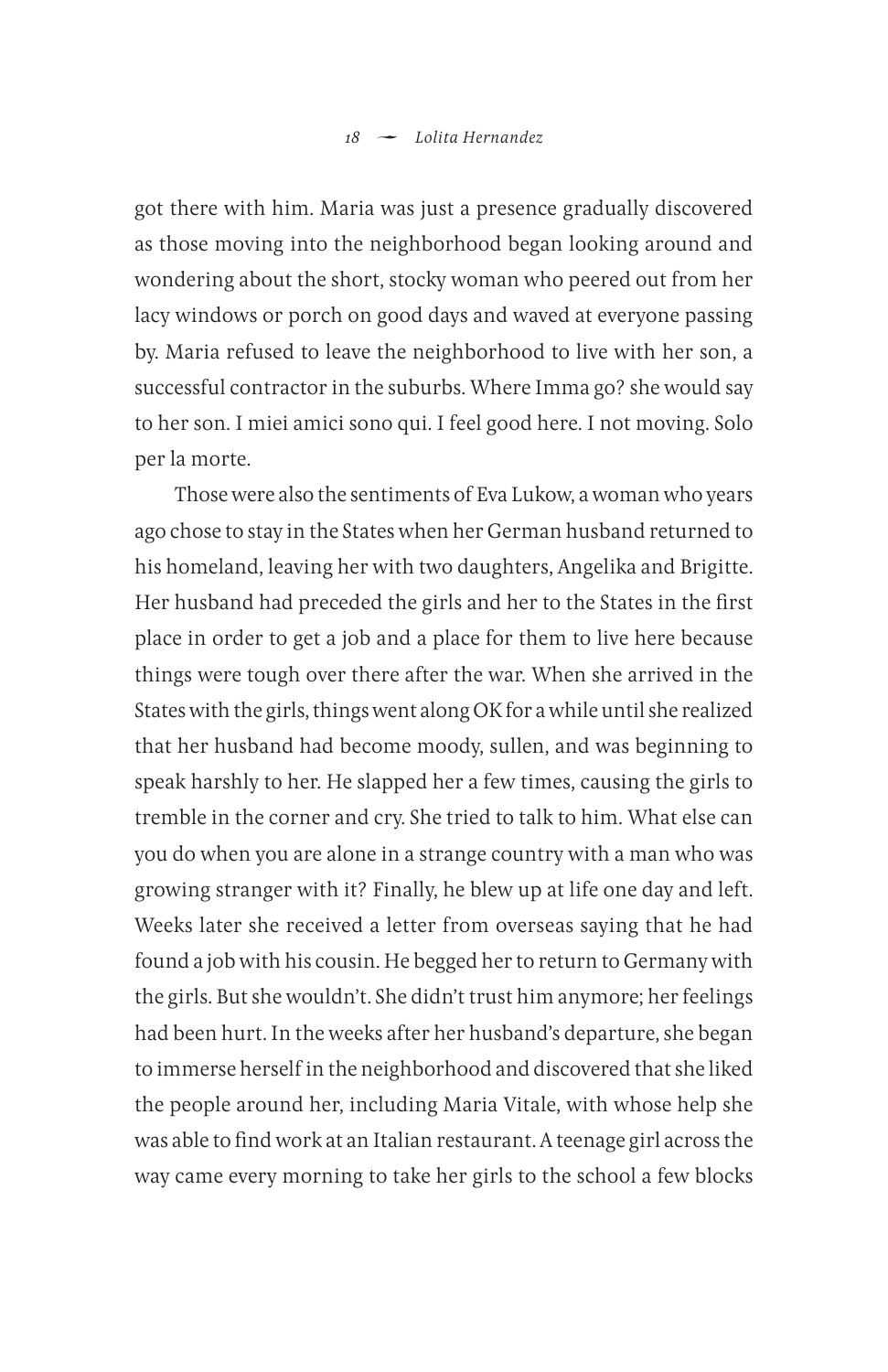away and bring them home at the end of the day. Eventually, both of the girls went to Germany when they reached of age to search for their father. They never returned to the States.

Ola Mae Hendrik was the last of the three to arrive on the block and the luckiest, for she lived with her daughter, son-in-law, and their children. She arrived from Athens, Georgia, Limestone County, the home of sweet iced tea. You know how every community or family has a seer? Someone who can sense things when everyone else is wrapped up in day-to-day problems? Someone who has a direct connect with forces that operate between raindrops and heat waves? That was Ola Mae Hendrik, better known as Granny, so respected for her sixth sense that individuals and families regularly sought her advice on delicate matters, from engagements to pregnancies and from divorces to deaths. Having dealt with all of life's major issues, especially coming from the South, Granny was like a book of knowledge, a resource for the neighborhood. If you wanted to be born again or live or die, you went to Granny for advice. If you wanted to love or figure out what went wrong with love, you went to Granny. You went to Granny for some advice on almost anything, except hating. Granny wasn't the type to hate. There was always a way to move past hate. Also, Granny never cooked. So there was no point going to her for advice on that. It's not that Granny was too old to cook at this point. You could understand that, but Granny *never* cooked. She couldn't stand it. Never had the patience for cornbread, greens, and whatever constituted Georgian fare, except she could make sweet tea like no other. Another thing about Granny: she loved to pick cotton in her day. And on this day she loved to order folks around about how to garden because that was where her true talent lay.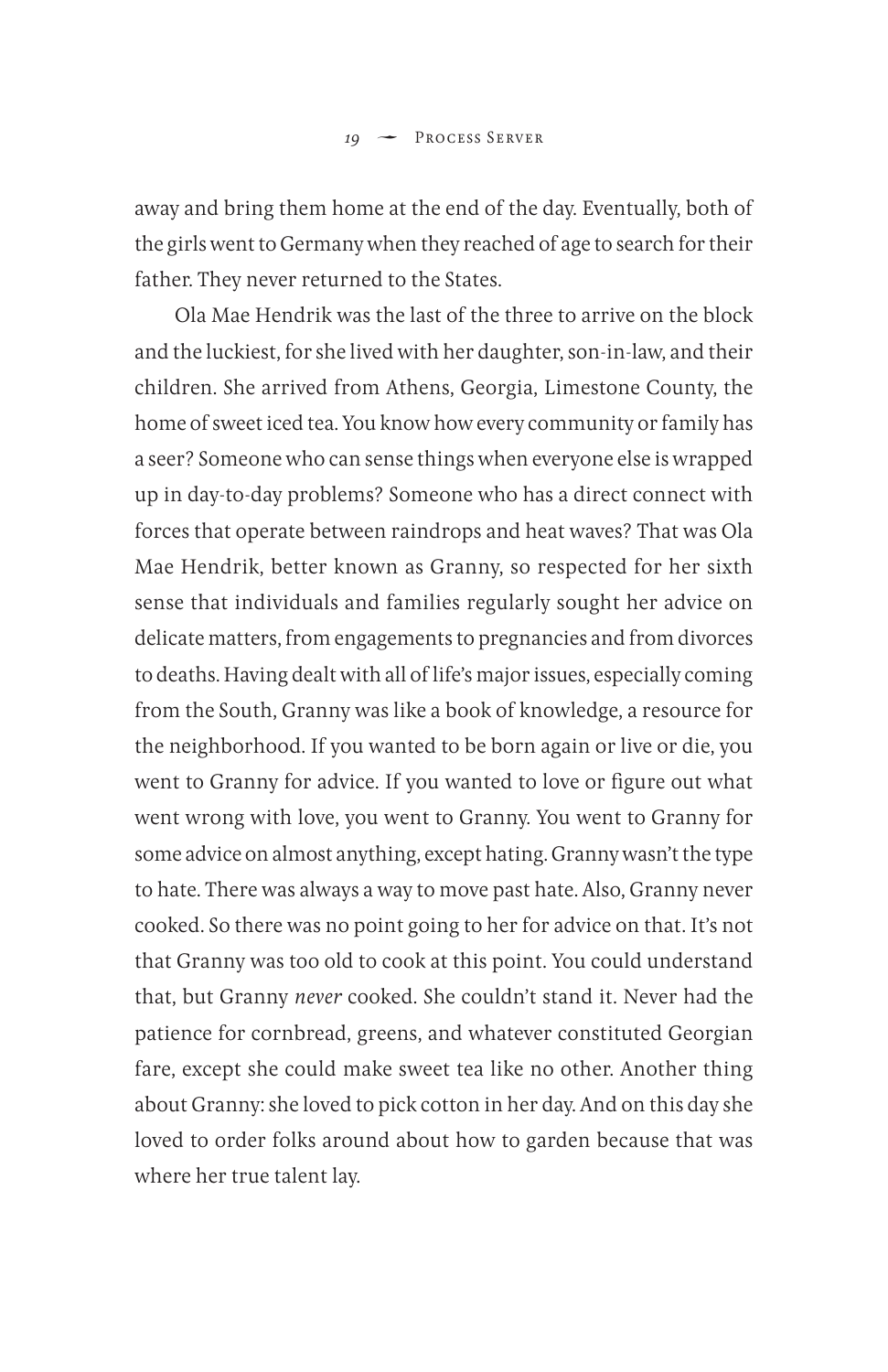The day was caught between the end of spring and the promise of summer, a kind of sunny but cool that brought folks out to work in their gardens and to chat about how horrible the winter had been, but finally things were warming up. One or two mentioned the *Farmer's Almanac* and predictions of real serious heat this summer. That brought distressed looks from a few older residents, including Maria and Eva, who both lived alone, with only air conditioning units in their bedrooms or living rooms to try and cool their homes. Worse yet, fans that did no more than move heat around. Some had a combination of fans and small A/C units, with the fans strategically placed to distribute the cool air through other parts of the house, for example, from living room to bedroom or vice versa. Most likely the older residents would opt to have the A/C unit in the bedroom, because that's where they spent the most time, and then have a couple of fans blowing the A/C air out to other parts of the house, depending on the layout of the place. For the younger families, a single A/C unit might be placed in the living room, leading to huddles of parents and children sleeping there, with a few fans in other places. Problem was that A/C pulls current, and that means high electrical bills. It was a no-win situation for most of the older folks. But, frankly, that was how it was for most of those out there weeding and planting on Memorial Day weekend—whether small A/C units and/or fans—but the younger ones were better able to work around this humble arrangement. Back in the day, you could sleep on your front porch when nights were hot; you could catch a cool breeze now and again and no one bothered you because everyone was out there, believe it or not; if a criminal tried to mess with anyone, everyone heard and was already on the porch ready to spring into action. The only disturbance was snoring, especially from the older,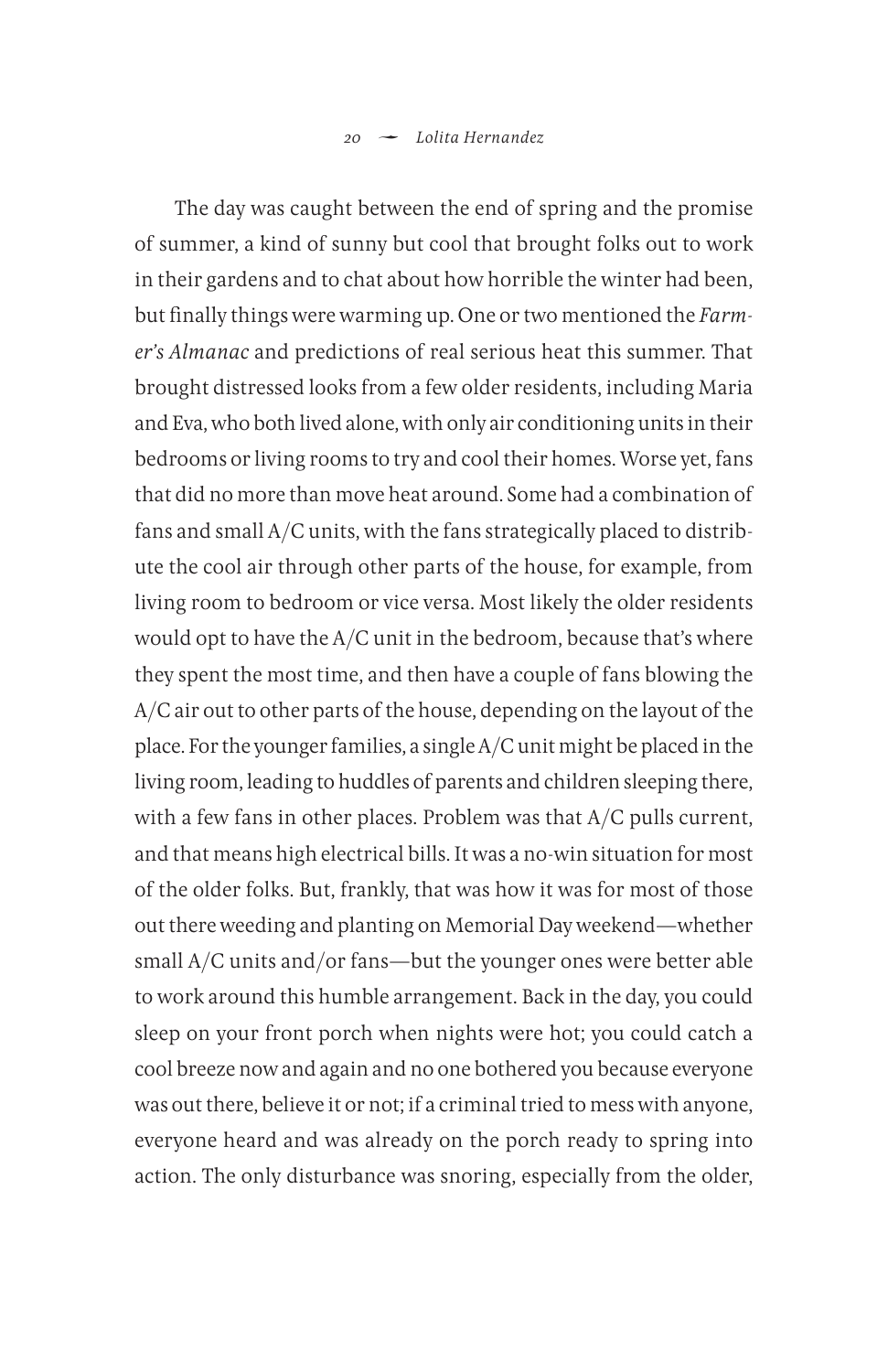beefy workers who had to get up early and hit the clock. They snored loud as the machinery they would be facing soon enough when the moon descended and the sun peeked up from the east. The snores alone kept away what was mostly petty thievery back then, like stealing something off the car, or what else? What else was there to take? What is there to take now? A TV? We have TVs today about the same relative market value as then; so what is the difference? The difference is now you're not safe in your own home, even with bars on the windows, unless you have a big dog and/or a gun. Forget about sleeping on the porch. The young folks could manage big dogs and guns, but the older folks in that area had to rely on big-dog barking to tumble over their way and maybe confuse a criminal, and guns were too much for them, the idea of killing someone. Sometimes aging makes you doltish and slow to figure out how to survive Mother Nature and the realities of urban living, in the heart of the city where you shouldn't have to worry about being alone and battling elements. But once you're inside your brick or wood housing tomb, you could be alone and undiscovered for days if something goes wrong and neighbors don't notice your absence until . . .

But this was one of those renewing and loving days among folks, who were like family—they had all been there long enough together. Even the younger ones with their young school-aged children felt as if they had grown up there, with relatively perfect strangers becoming grandmothers and grandfathers and aunts and uncles to their families. So there was a sense of commitment to each other that develops after many times of communal planting or snow shoveling or leaf gathering. Or neighborhood summer parties when the street would be closed off and tables of food specialties dotted the sidewalks, along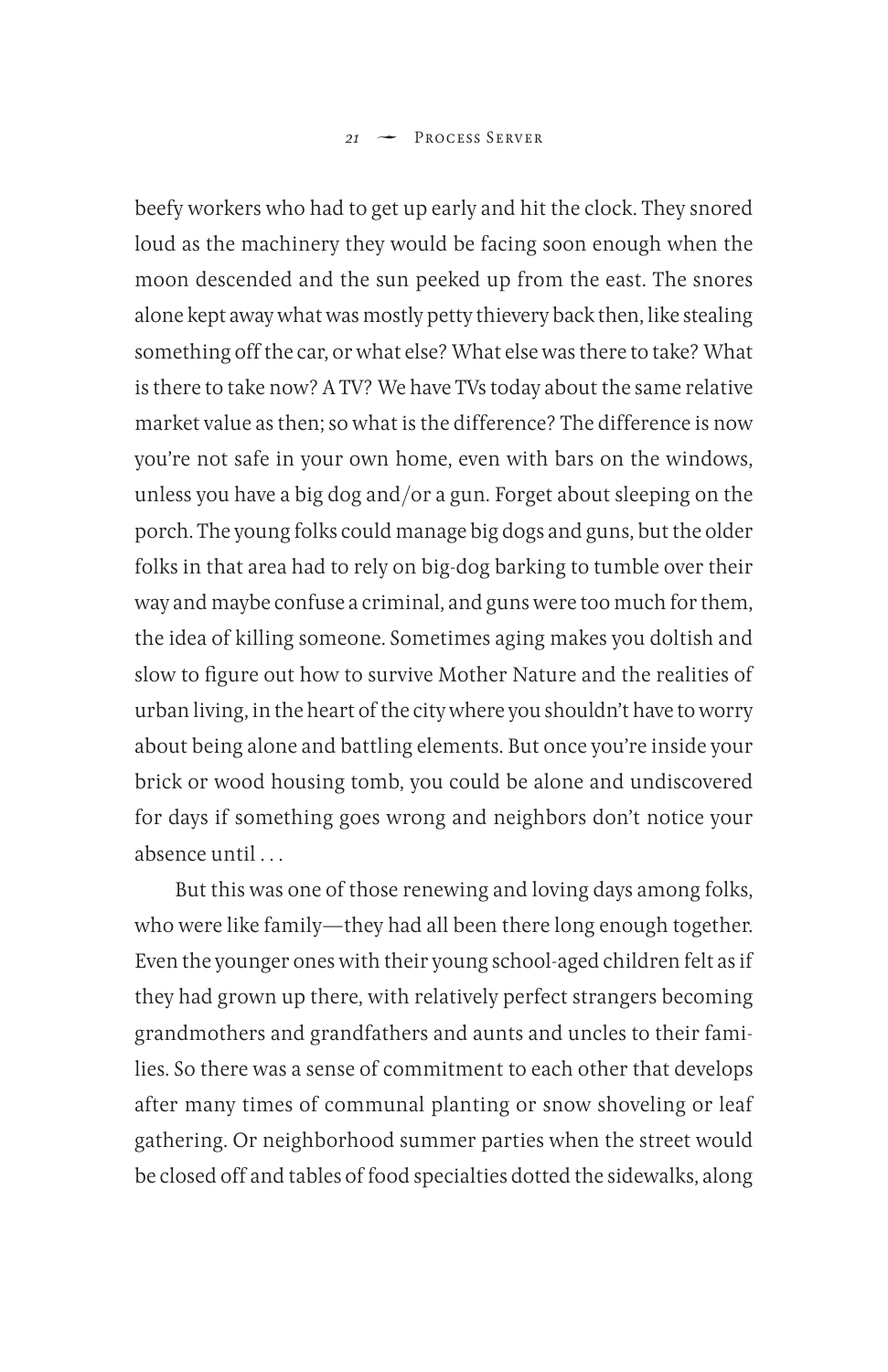with the garage sale where neighbors recycled their junk to another and another's became someone else's. Few outside the community knew of these summer events; few tasted the fried chicken, potato salad, macaroni and cheese, tamales, lemonade, seven-layer salad, cheesecake, or anise-laden biscotti that defined the neighborhood as a gourmet center.

And the dogs were as much a part of the scene as the children, each known by name and each respected for its contribution to the security and emotional well-being of the community. Even the yippy-yappy ones; at least their barks could alert.

The day was continuing as normal for the seasonal transition with marigolds beginning to edge the sunny portions of gardens and impatiens the shady areas, along with hostas and pachysandras. Teenagers raked up refugee leaves from last fall that hadn't managed to mulch into the rich soil that claimed the neighborhood. Lucky for all of them, the soil was deep and black and allowed gardens to grow wonderfully, especially since one of the neighbors had a friend with a real farm miles from the city. He would take his pickup truck and his two strapping sons out there every early spring and gather manure, which he deposited strategically throughout the block for all to access. In his day, he was a horseman, believe it or not, even in the city after he moved up from the South. He laughingly used to say that he was from Threepulo, just below Tupelo, Mississippi. He was a horseman back then and managed to keep it up when he settled in Detroit and began making some of that long money in the Cadillac plant.

His Threepulo memories with their horses stayed in his heart, and as soon as he could—given that he had a wife from Tupelo, believe it or not, who bore him two sons, obedient and calm boys who didn't get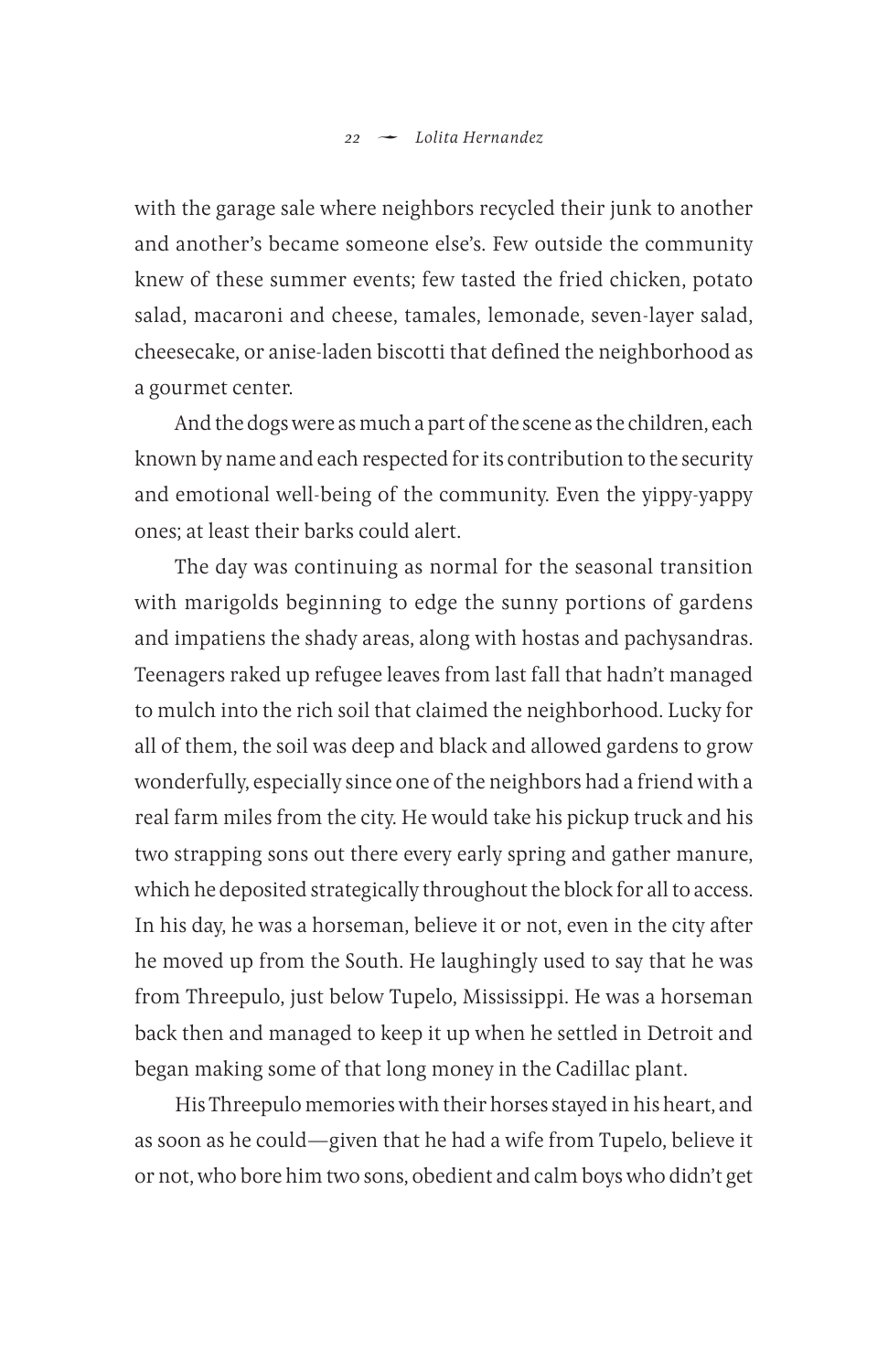caught up in the street nonsense that Detroit had to offer, as well as a daughter who was brilliant and college bound—he acquired a horse from a guy who worked on second shift. He also made arrangements to board the horse at the man's stables and soon enough became involved in the Cadillac Black Horsemen's Club. Plenty of horsepower there that probably accounted for his sons being so calm, because they took up horse riding and associating with the club members in almost weekly excursions to the stables on the outskirts of the city. The girl took up books.

So it was the trio of the horseman and his sons who contributed nourishment to the soil of the community, as well as a sense of manly purpose in a positive and gentlemanly way that made all feel secure and focused. This particular day was not a party day, the kind when neighbors cackled loudly and hand slapped and displayed enormous amounts of gaiety at every twist and turn when everything was funny and anything that fell out of anyone's mouth was cause for laughter, that good old loud, guffawing kind that clears the lungs and frees the nostrils from winter's constraints, the mucous from colds and lack of humidity accompanied by high heating bills that did little to relieve frozen body joints, especially the knees, shoulders, and arthritic fingers. Backs, too, sometimes, and necks. This was a hardworking day in preparation for fêtes later in the season; this day was full of dirty hands and bent backs, simple garden tools, and deep cooperation with instructions from older, more experienced green-thumbed souls, like the three older ladies. The neighborhood was early on in its work, but already the man who had the most grilling expertise, the one who could, in the vernacular of the city, throw down when it came to bar-b-q and so on (don't talk about his baked beans), well he was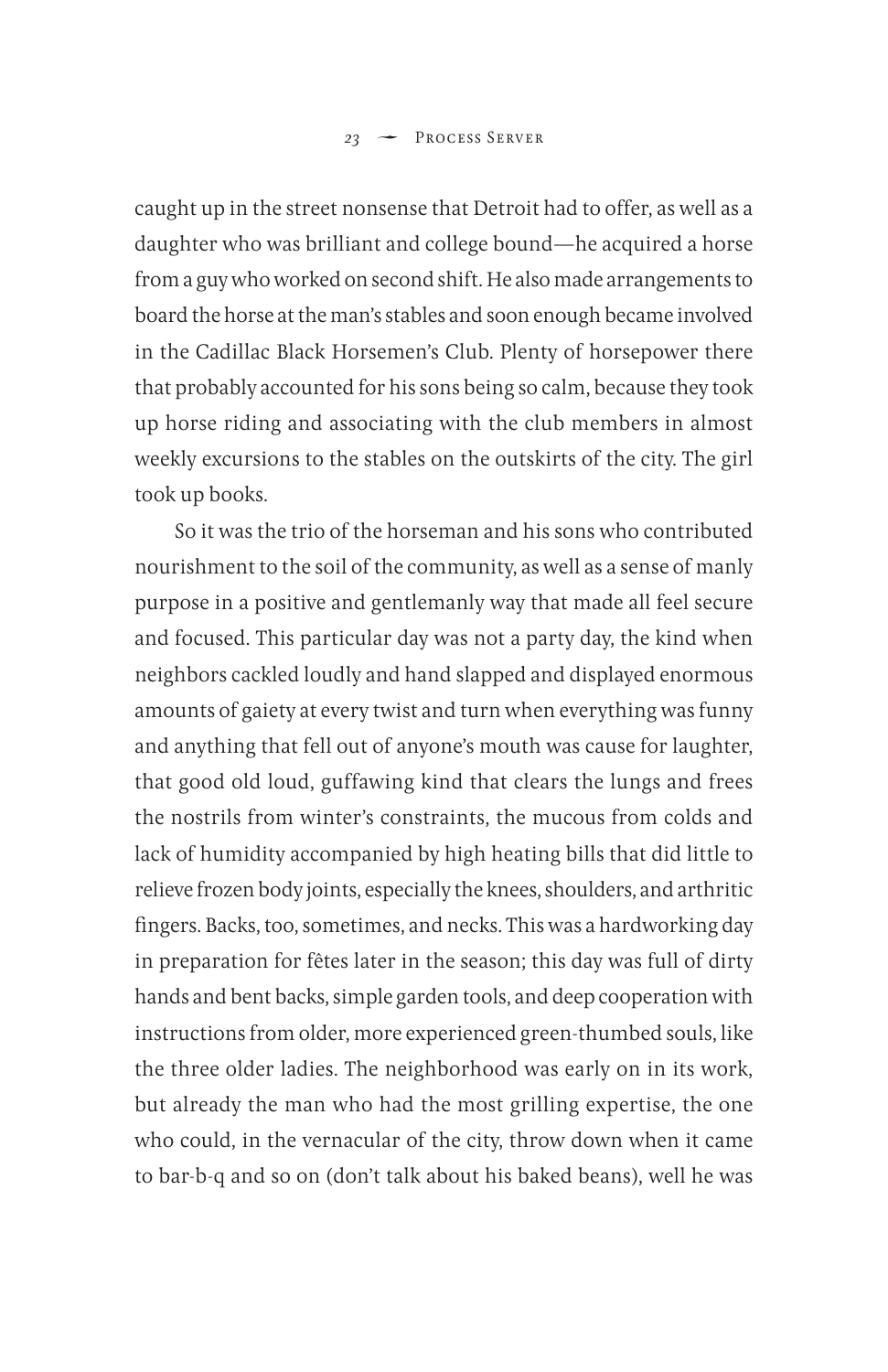firing up the grill, getting it ready for the traditional hot dogs on the first day of planting.

Everyone was in place: teens raking leaves, other teens moving manure to designated spots, the horseman regally patrolling by foot as if on horse, worker bees receiving instructions from the elders about tools to use and where to station themselves for maximum efficiency because the crew expected to finish close to mid-afternoon and chomp on the best hot dogs in the—let's say it—world. Detroit is the epicenter of hot dogs, and there they were with the main griller man. He was originally from Monterrey, Mexico, having arrived in Detroit years ago as a young boy with his family. He followed his father into work at the Rouge. He also learned to grill from his father. One Saturday each summer the community designated "fajita day." Everyone chipped in to buy the meat, and the main griller man and his family would spend the eve of the day preparing for the day of. Neighbors brought sides and beer.

Gourmet food folks, gourmet grill man, gourmet hot dogs. Now this was a recipe for intense communal gardening. You might think that folks gardened collectively for love of color in the summer. But it was the grill man and the hot dogs that motivated the beginning of the season and the need to get the manure in ground. Late-season weeding and maintenance activity would require a different set of motivations. But this day was about hot dogs and the first collective time in the new fresh air, the beginning of new life, the herald of warmth, and all that crazy and fabulous hope for a few months of relaxed and civilized living.

The neighborhood people were loaded with a special history of cooking, which inspired the mélange, the cultural mix, the wonderful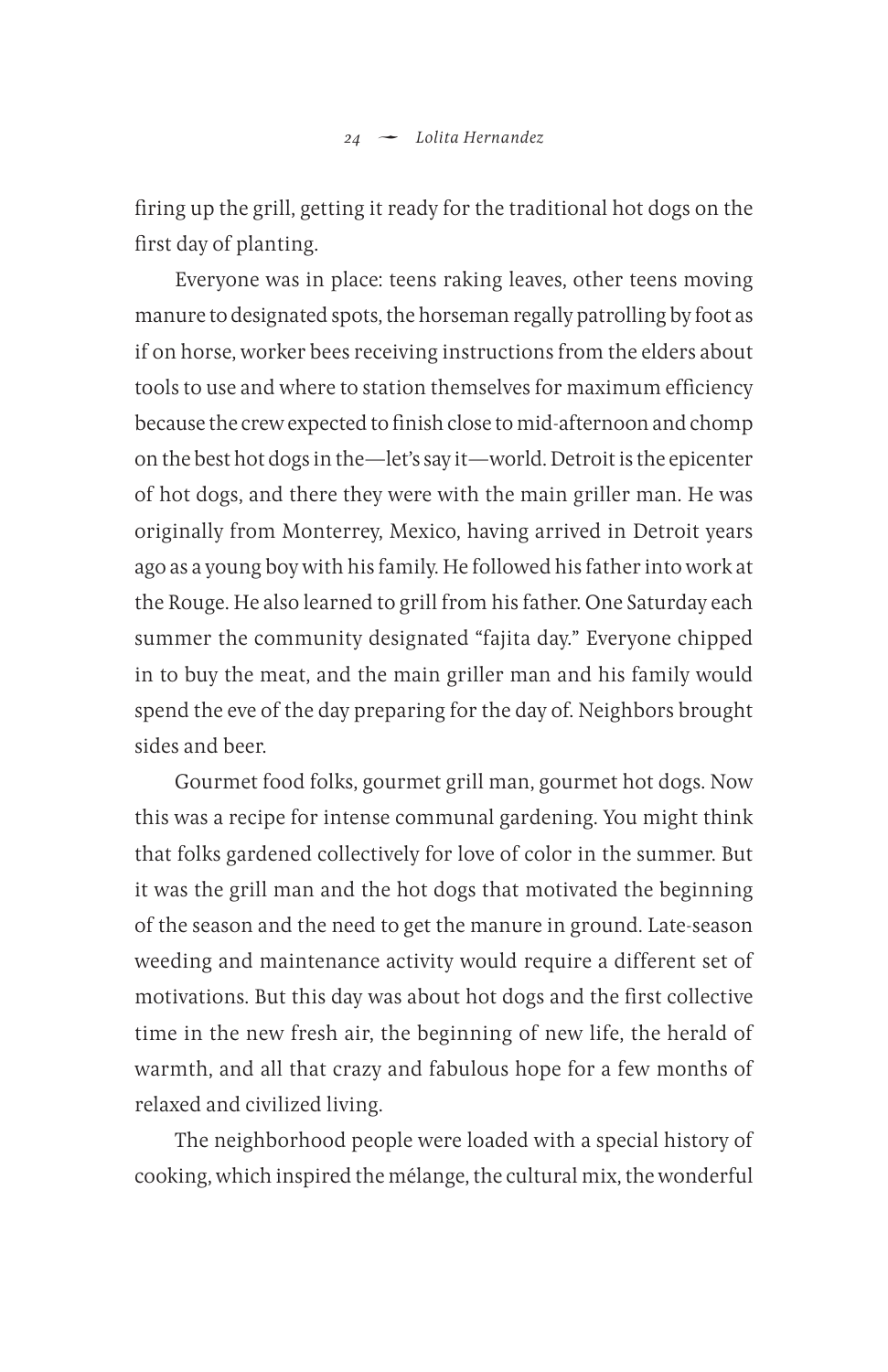flights of flavors, the freedom to do whatever spice and not feel locked into specifics. Maria was among the talented cooks, especially the most marvelous spaghettis imaginable, parmigiana concoctions from her home deep in the mountains of southern Italy and biscottis that eventually introduced the neighborhood to anise and to her. She was especially fond of anise as a tasty aid to digestion and would make biscottis throughout the year, not just at Christmas. For her, biscottis were the perfect way to top off a meal any time of the year. And the perfect way to begin a special circle of friendship, which is what happened on a steamy summer evening not long after Granny's arrival in the neighborhood when, in Maria's opinion, she had created the most magical biscottis ever.

Ola Mae, who lived two doors down from Maria, was an anomaly, not a cooking talent. One day, early on her arrival to Detroit, she decided to take a short walk to survey her new territory. She was strong enough to walk the entire block, and she was determined to do so on her own, as she was still smarting from her daughter and son-in-law's insistence that she relocate north with them. They just about had to pluck her out of Athens, where she was living by herself in a remote area. She wasn't entirely thrilled to be in the North and in a household full of children, three in all, but they were well behaved and tolerable. She loved her son-in-law. Her daughter got on her nerves with her bossiness. But she loved her, too. Of course.

So, Ola Mae edged down the steps of her daughter's modest brick home and turned left to head north toward the church just at the beginning of the other block across the side street, no more than three-quarters of a block away from her new home. She had spied it on the way in and took note. Her daughter and son-in-law no longer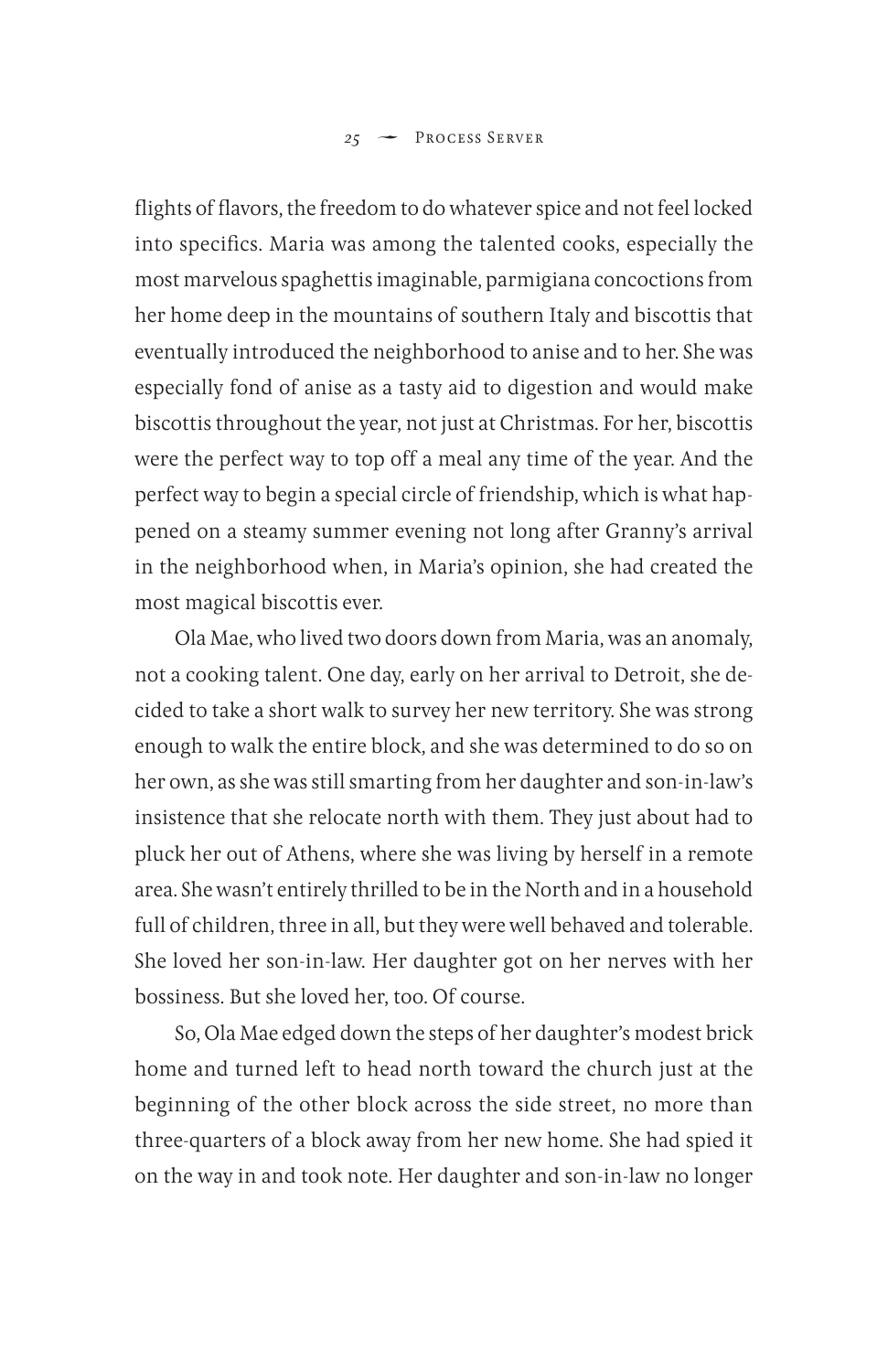attended church, so they knew nothing about the little white wood structure, perhaps a store in another life. But it was now called God's Little Acre Missionary Baptist Tabernacle, and it beckoned to her. She aimed that afternoon to check it out. She got as far as the boundary to Maria's property.

Hey Missus. And Maria waved. Come have some nice biscotti. Fresh from oven.

Biscotti? Ole Granny didn't have the foggiest notion of what biscotti was. She really didn't even understand what the lady was saying. She just stood still and stared at her. She didn't know what to make of Northern white people; she was still too fresh from the South. So she just stood there, not wanting to be rude but not knowing what to do.

Maria coaxed her. Come, come. Is OK. Come. I'm Maria. Come Missus.

And Granny climbed the wide stairs to Maria's porch by holding on to the old-fashioned metal handrail. It was sturdy; Maria's son had recently re-anchored it. How do, Maria, My name is Ola Mae Hendrik. Please to meet you.

I'm Maria Vitale. Nice to meet you, too, Missus Hendri, sit. I go get de biscotti. Sit. And Granny sat on Maria's glider with the big yellow flowered cushions. In no time at all Maria reappeared with a plate of biscottis and sweet iced tea. Granny was in heaven. You make sweet tea, too? Where I come from that's about all we drink. Thank you, Maria. And the two hit it off right then and there with Granny talking about Athens and the South and Maria talking about Sardinia and the mountains. Not to say that the conversation moved smoothly; neither quite understood the other because of their heavy accents. But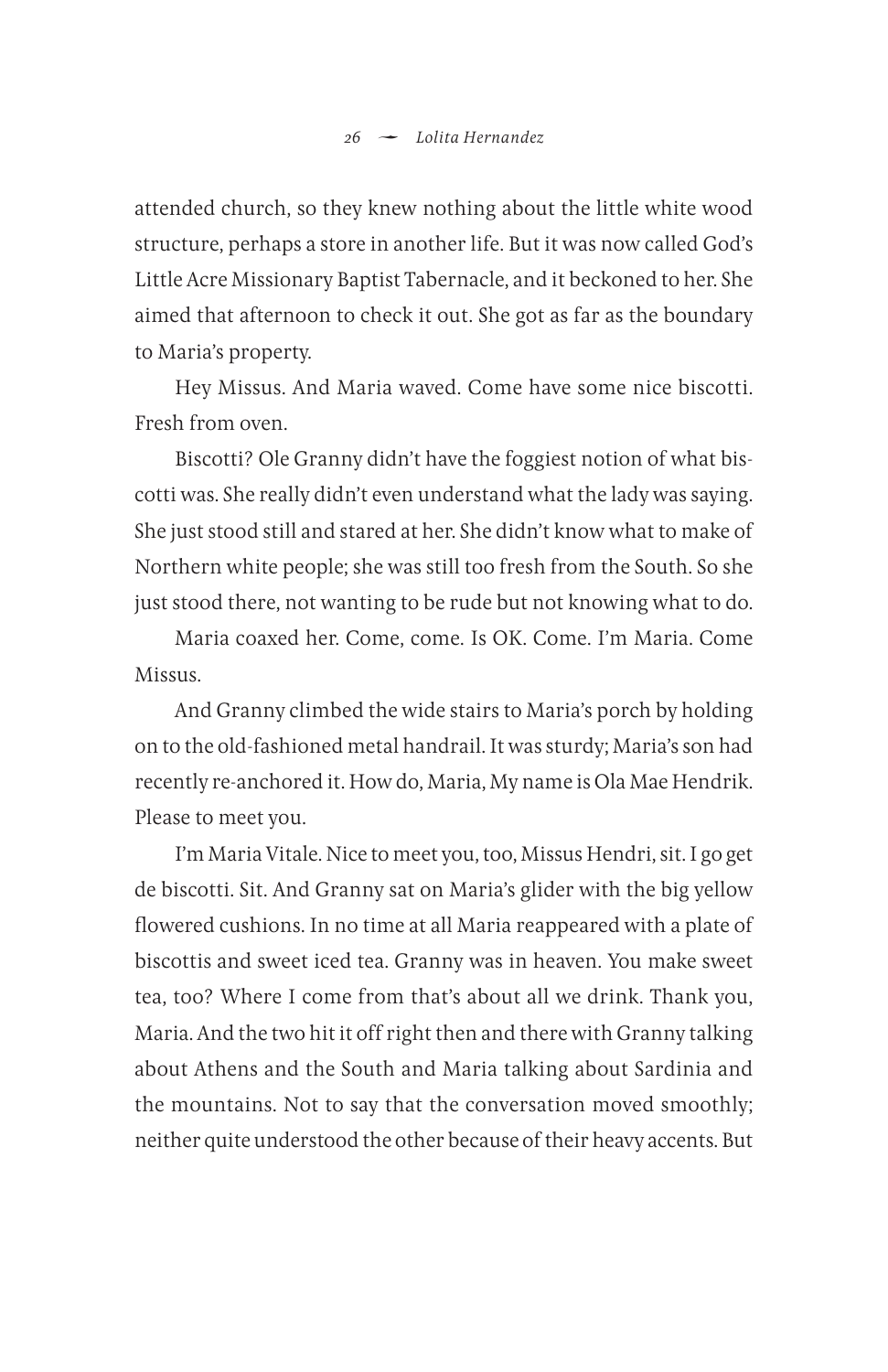converse they did with looks, gestures, and the warmth of a budding, genuine friendship.

About three biscottis each into the conversation, Granny asked, What you put in these biswhatties?

Maria laughed. Biscottis. I put de anise, you know like the black long candy the kids eat.

Oh I got cha, like licorice. That's what this tastes like. I knew it was tasting familiar. Just then Eva from across the street joined them. Already she and Maria were friends, and after introductions, the three locked in as if they had known each other all their lives.

Maria, whose English was often still a little rough around the edges, called Eva, Missus Lucky because she had difficulty with Lukow. She called Ola Mae, Missus Hendri.

Thus began their near daily meetings at Maria's. Though she was still healthy enough to shuffle around the house and occasionally venture to someone's place, it was more difficult for her to move around than the others. So Ola Mae and Eva would most often gather at Maria's place. They would recount their stories over weak hot tea in the winter, fixed according to Eva's specifications with barely a hint of golden brown; she said it was healthier that way. In summer they drank sweet tea fixed by Granny herself, plenty of sugar, to give them a jolt, she claimed. There's an amazing amount of wisdom that passed from southern to northern Europe and then over to Athens, Georgia, where all of it combined to enrich the lore and culture of the block.

Not long after the first encounter with Maria and Eva, Granny began attending God's Little Acre Missionary Baptist Tabernacle. The name was longer than the building was wide, leaving the deacons to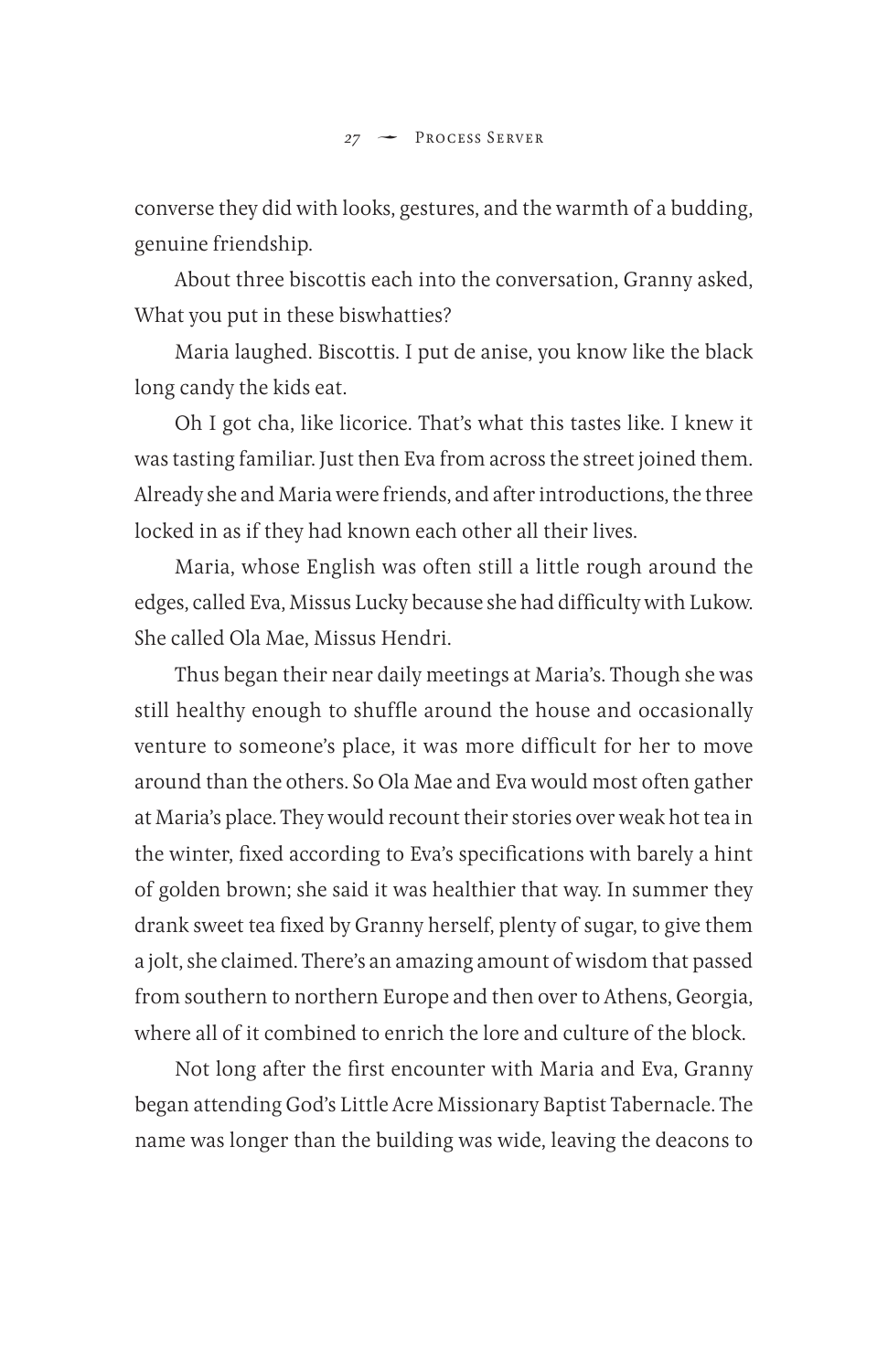decide on breaking the name into rows like this with "tabernacle" split across the door.

> god's little acre missionary baptist taber nacle

The church had to go that way with the signage in order to leave room to advertise the hours of service on one of the only two windows. On the other, the deacons thought it prudent to display the pastor's favorite inspirational slogan: IF YOU STAND BY THE LORD, HE WILL STAND by you.

God's Little Acre's humbleness attracted Ola Mae, in addition to its proximity. She found herself praying along with the others in its tiny interior almost every Sunday. She could never convince her daughter or son-in-law to go with her, but now and again the five-yearold granddaughter would go in order to wear the flouncy dresses her grandmother bought her.

One day after several years attending the church, the pastor and deacons and elders and church mothers determined that she should be that year's Mother's Day feature, which would mean that she would now have her own chair right in front of the pastor in the corner of the second row. She would be escorted henceforward by an usher to her special seat, and from then on she would never have to rise for another church member. The usher would march them around wherever to avoid that. On her day the church gave Ola Mae flowers and a special crown, special prayers, and a citation that noted her special communication with the Lord Savior, through which she connected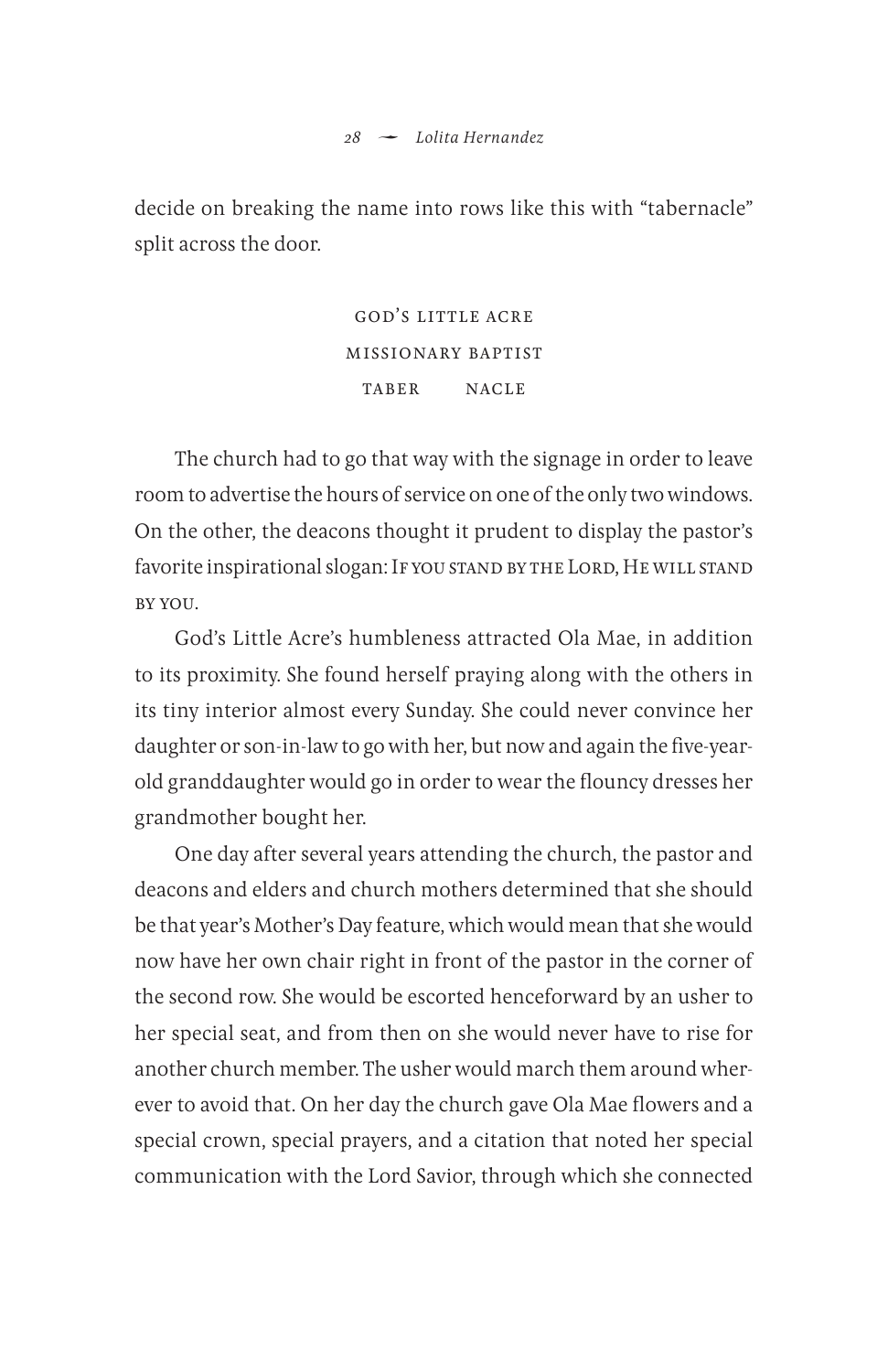the entire neighborhood. And almost the entire block attended the presentation that Mother's Day at the little church on its northernmost corner, including Eva and Maria, who claimed that she had gone into the church once or twice when little girls on the block received baptism. Dat was a long time, long time ago. Beyond God's Little Acre, some of the first stages of what would later be called ruination were beginning to develop, one or two empty former homes in various stages of decline. But on that block at that period of time, some of the symptoms of urban decline had not yet hit. No drug dealers, no unexplained fires, no vagrant inhabitants. None of that yet because of the informal forces of protection such as the horseman and his sons and the beefy workers, the old timers who peeped out of windows at every strange movement on the block. And, of course, Granny's special communication with the Lord.

About an hour before the hot dogs, the neighborhood was humming, knee-deep in dirt and anticipation. Happy by now with the smell of the grill and the griller's sounds as it became clearer to all that work would be coming to a good, relaxing end. The block, long known for its dazzling purple irises and tulips, had color already. Spring was already showy; they were prepping for summer and beyond. Granny, Eva, and Maria had long lost interest in orchestrating the proceedings; they were engaged in their usual round of stories, memories from past days, mini-educationals on their respective cultures by the time Eva looked up in the middle of a laugh and saw him. The other two could tell something was wrong by the way Eva's lips froze, eyebrows knitted together. Her face slowly went from a pale rose to gray. She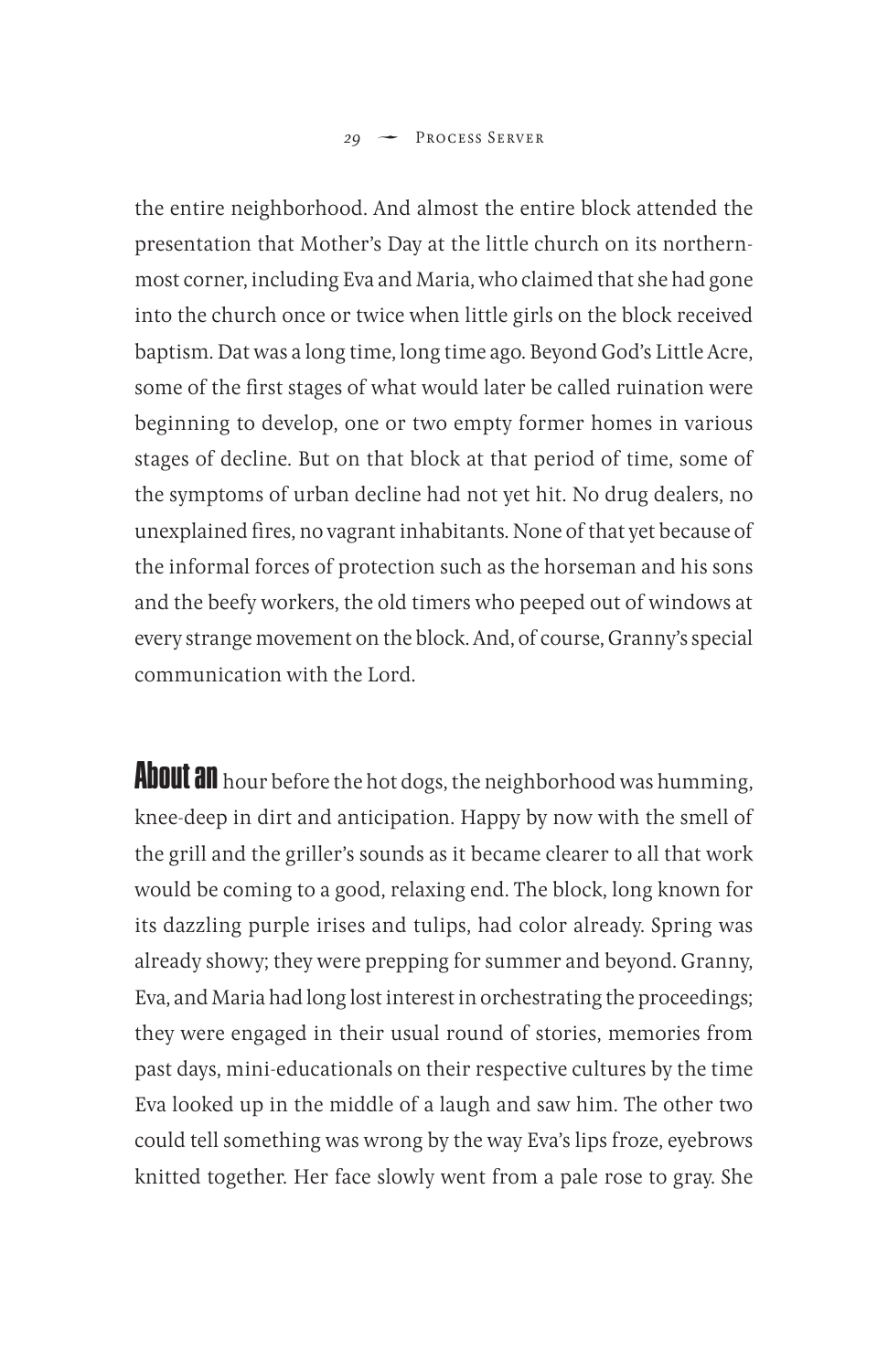looked horrible and shocking because, believe it or not, all three of these women were gorgeous for their age. Especially Eva, who was the thinnest and the most put together in terms of dress and makeup. She was the youngest by a couple of years and still was out and about, driving herself to and from her restaurant job, and had a gentleman friend who took her to dinner and a show now and again and visited her home. And who could be seen leaving early, early in the morning from time to time. So when Maria and Granny saw Eva's brows and frozen smile and gray coloring, they swiveled their heads around and knitted their eyebrows, as well. Eva expelled a soft shhhhhh and all lowered their eyes as if nothing was happening, but they peeked as well as they could to track the movements of the tallest man any of them had ever seen. Granny whispered that he must be at least seven feet tall, but they were sitting in rather low chairs, which gave them a strange point of view. From where they sat his head was small and his body large and pear-shaped. His face was pasty and featureless, his chest round and soft looking; his mid-section was the shape of a truck tire and his lower section flat and wide. He almost looked like the Michelin Man, except that nothing about him was cuddly. The three women looked over and around at each other while fighting to keep their heads down. Occasionally, one or the other would hazard a glance at him, and for the first five minutes or so he didn't see them. He may not have seen anyone's face because the rest of the neighborhood was bent over digging and planting, with the exception of the horseman, who gave the strange man one puzzled look then turned to assist his son with hauling a wheelbarrow full of manure to a spot north of where the ladies were sitting. The man's presence may not have even registered with him or anyone else in the neighborhood, except the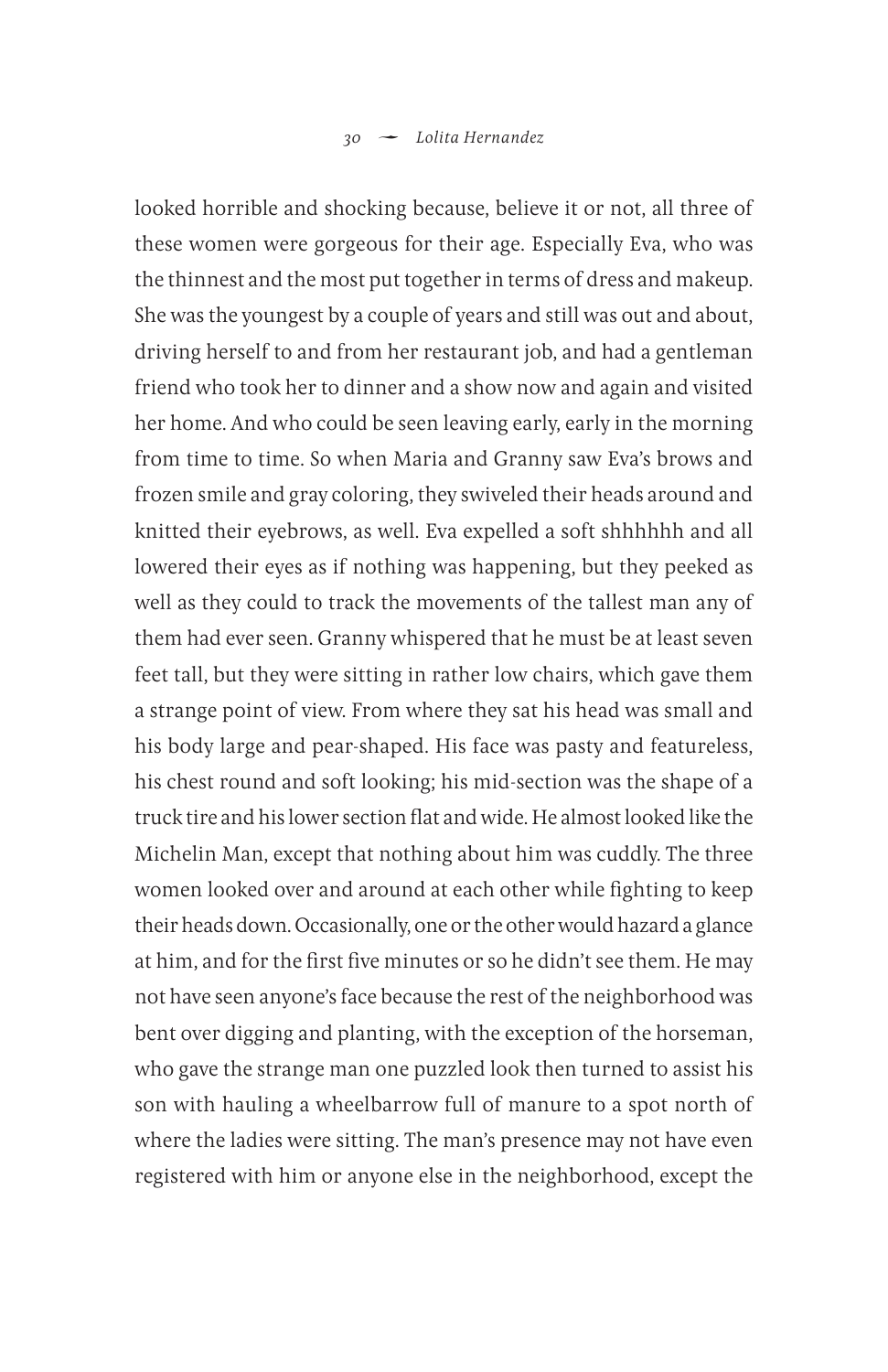three women. The man entered the block from the south, the side farthest from God's Little Acre, which made Granny immediately suspect that he was related to the devil. They watched him a few more minutes as he assessed the area and then began walking from address to address, crisscrossing the street as he moved north before heading south again past the ladies.

His shirt was white, blinding white, so white that it reminded all three women of the bluing they used for decades to get their Monday wash whites just that brilliant. His tie was a conventional striped blue and white or gray and white or blue and gray; they couldn't quite tell. His pants were a Robert Hall cut and dark gray, almost black. Eva immediately associated him with death. He's come for one of us, she whispered. Maria, the oldest of the three, sat still, only allowing her right hand to grab the left for comfort and control. Granny noticed and reached over for her hand. Eva took the other one. So, the three sat in quiet speculation about the purpose of this man on the block while he continued to dart from one spot to another, as if looking for the correct address. Maybe he's lost, said Granny. Maybe he's on the wrong block and doesn't realize it. But something told her to not holler out to offer him assistance.

Her voice hoarse and weak, Maria said, Yes, I think he is here on death business.

Eva, sorry that she had brought up death, said, No, no. Not that, some other business.

Granny agreed, No, not death. Death don't carry a notebook like that man carryin. Which is what the man had clasped just at the top of his paunch, a black notebook. He's here for some kind of legal business, added Granny. Maybe he's a bill collector.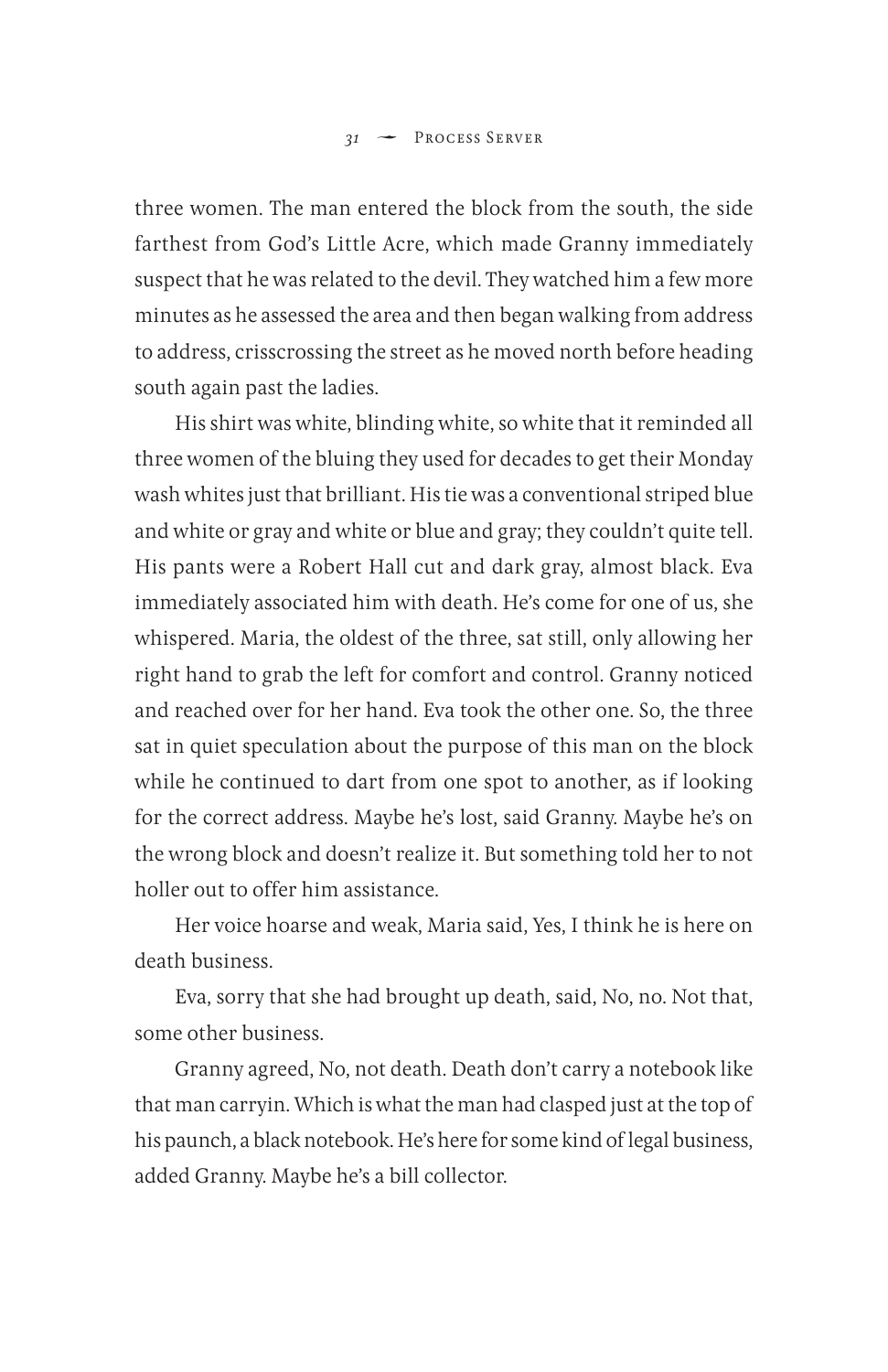Maria brightened at that possibility. Maybe he come to sell insurance. My husband buy insurance from a man like that years ago. He come to the house. Only he was nice and friendly. This one doesn't smile.

Eva, glad to escape from death, latched onto insurance. Yes, he looks like he sells insurance.

Granny shook her head. Naw, insurance men have briefcases cause they have lots of paperwork for you to look at. He ain't no insurance man. He's up to something else.

The three continued to follow his progress. Once when Granny was stealing a peek at him, he looked directly at her, which made her shiver. She swiftly focused her eyes past him as if she had never been watching him in the first place. You know how you can stare at someone and then stare through them when you're caught in the act? Well, that was a technique Granny had developed back home in Athens as a way to track the maneuverings of whites without getting caught. This man gave her a look as if she could be the one he was after, then moved off to the southernmost end of the block were he frantically peered east around the corner, turned his body to gaze north up the street, then looked west, then north again.

No one besides the three women paid him any attention, and he asked no one for help. He said nothing.

Granny, one of God's Little Acre Missionary Tabernacle's Church Mothers, squeezed the fingers of her two companions and whispered, We need to pray. They closed their eyes and held their heads down while Granny muttered incantations to the Lord, recalling his almighty goodness and strength and love for his people. She begged him to lift her block into his lap of mercy and uttered the names of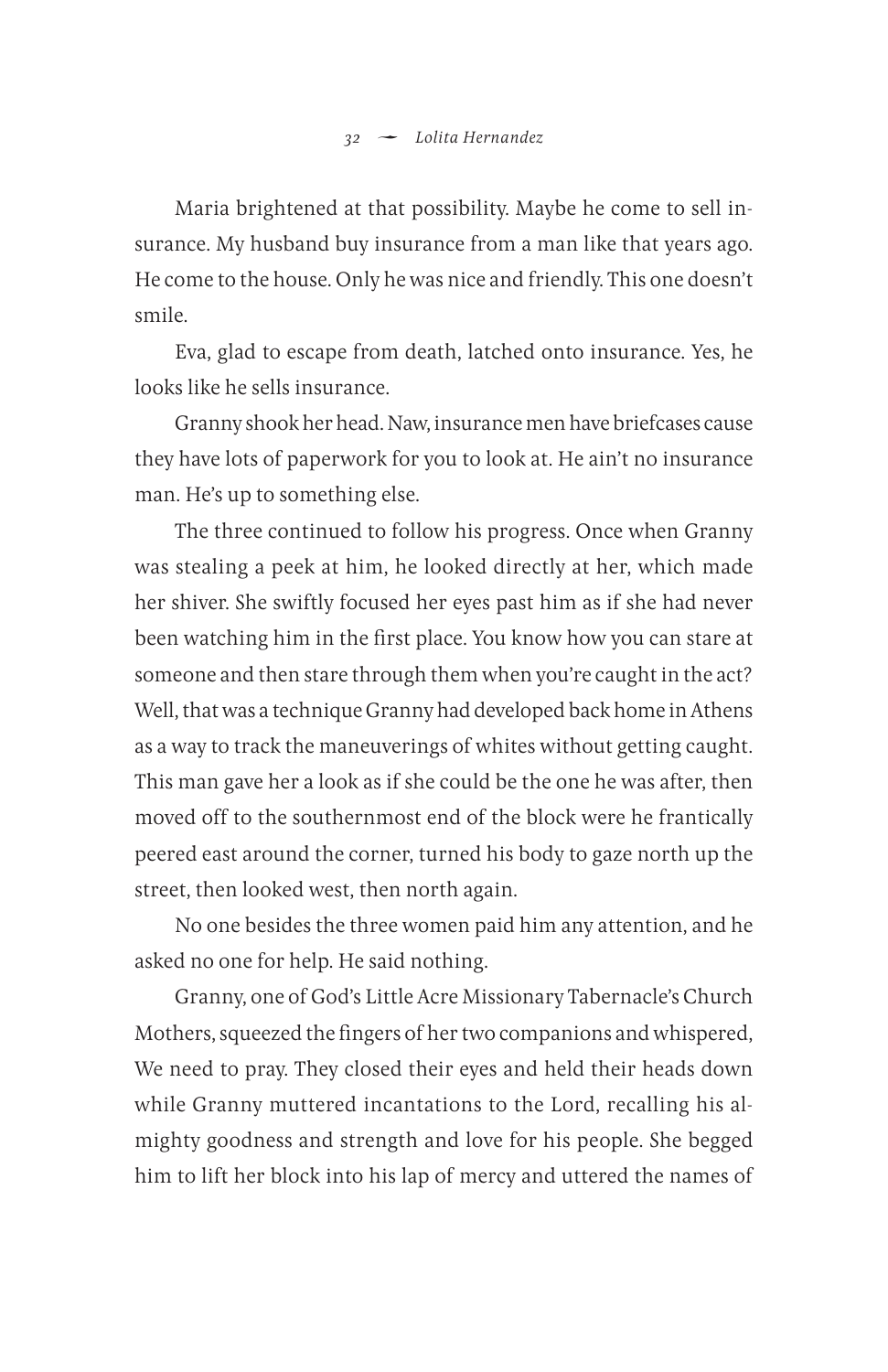each and every person living there to commend them to his mercy in forgiving whatever wrongdoings they may have committed. Lord, know that they will pay their bills because these are a hardworking and honest people.

With eyes closed and Granny's droning, they fell into a reverie.

Lord, know that they will not fornicate outside with outside women or men, know that they will love and honor their kin, know that they will forever live in the glory of your word, my sweet Lord, they will praise your name and treasure the life you give them and not tempt death . . . and on and on she went until noon struck and the neighborhood began to file into the grill master's yard for hot dogs, and the marigolds sought to stretch their roots into the manure-laden soil, and the rose leaves fluttered in the gentle air and the first buds of peony drank in the spring warmth. And the irises listened.

Lord stand by us in this our most hour of need. Stand by us, Lord, even if the moon falls from the sky and the sun refuses to rise. Stand by us. At this, the three again squeezed tight their hands. Maria was trying to recall her husband, but it had been so long. She could remember her son, though. He was as big as the man they had seen but handsome and better shaped and friendly warm, full of anise.

Granny was just trying to pray through this moment that none of them understood, but the man had brought strange vibrations with him that each of the women realized were harmful and bode ill.

Eva didn't have the faith or anise of the other two; she had only them at this point. She was trying to figure out how she had got from over there to here, to this moment. She, too, had trouble remembering things, especially the face of her husband. They were still married as far as she knew. Her daughters wrote her now and again, and sometimes